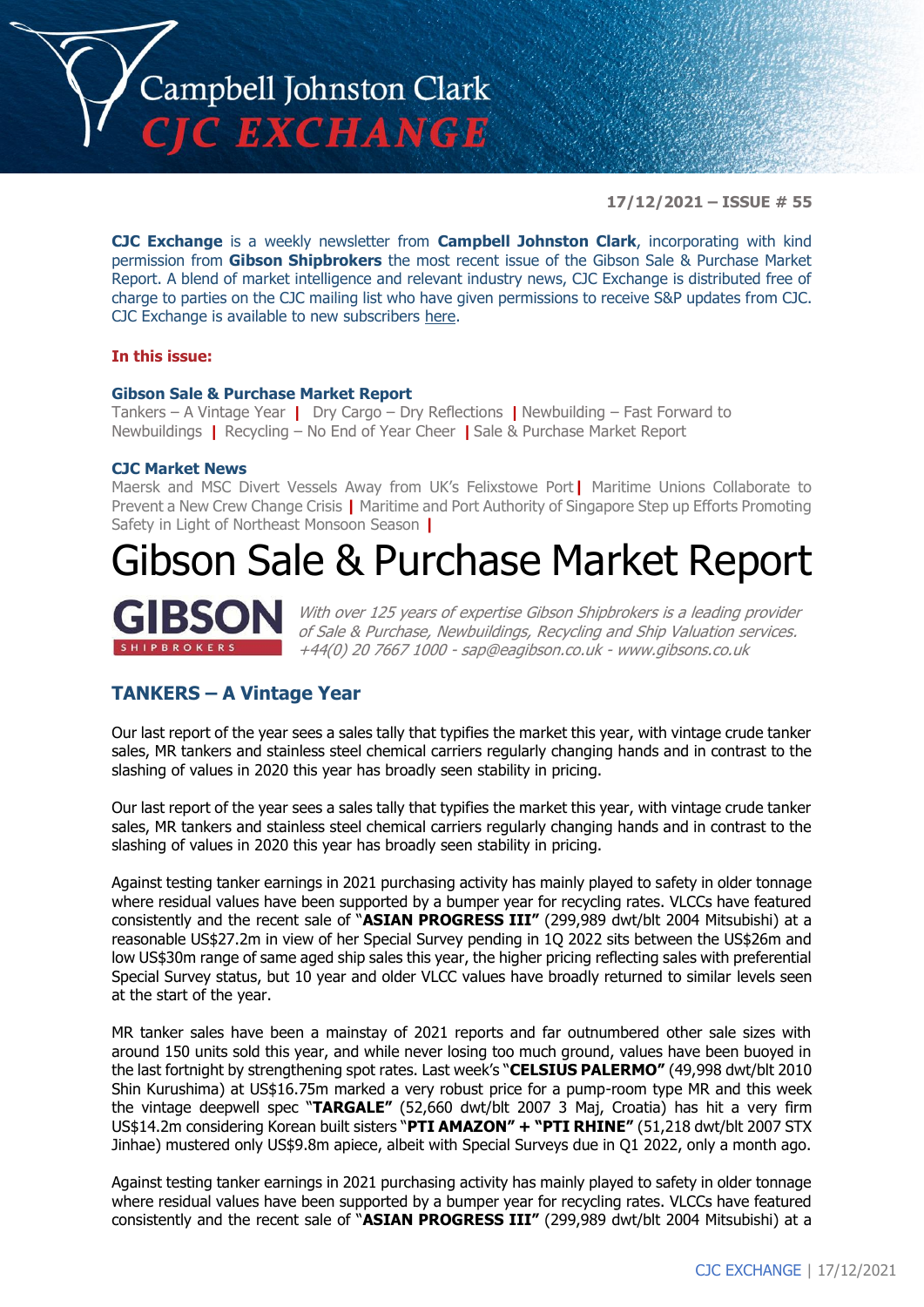

reasonable US\$27.2m in view of her Special Survey pending in 1Q 2022 sits between the US\$26m and low US\$30m range of same aged ship sales this year, the higher pricing reflecting sales with preferential Special Survey status, but 10 year and older VLCC values have broadly returned to similar levels seen at the start of the year.

MR tanker sales have been a mainstay of 2021 reports and far outnumbered other sale sizes with around 150 units sold this year, and while never losing too much ground, values have been buoyed in the last fortnight by strengthening spot rates. Last week's "**CELSIUS PALERMO"** (49,998 dwt/blt 2010 Shin Kurushima) at US\$16.75m marked a very robust price for a pump-room type MR and this week the vintage deepwell spec "**TARGALE"** (52,660 dwt/blt 2007 3 Maj, Croatia) has hit a very firm US\$14.2m considering Korean built sisters "**PTI AMAZON" + "PTI RHINE"** (51,218 dwt/blt 2007 STX Jinhae) mustered only US\$9.8m apiece, albeit with Special Surveys due in Q1 2022, only a month ago.

# **DRY CARGO – Dry Reflections**

The dry cargo market has certainly given some reasons to be cheerful and 2021 saw rates reach unprecedented levels, even with an end of year downward adjustment, and we will still be ending the year with the BDI sitting at over a thousand points more than where it was a year ago. It is interesting to compare current levels against our second-hand value matrix of last year, which clearly illustrates the value transformation that has occurred. Prices are showing increases of forty percent or more over the period, which will leave many owners with very health LTV positions.

It is encouraging to see a large volume of sales across the board with buyers reaffirming their faith in the future prospects for the dry cargo freight market. Certainly it is apparent that values have fallen and this continues to be illustrated. For instance, the Chinese built kamsarmax **"ORIENT UNION"** (79,754 dwt/blt 2011 Fujian Crown, China) is reported to have seen offers at around US\$17.5m, which shows a marked decrease to levels obtained by a similar ship that was committed during the market peak at US\$19.9m. Similarly, we hear the Japanese controlled **"CORAL DIAMOND"** (76,596 dwt/blt 2007 Imabari, Japan) is negotiating in low 16s, which would further reflect this new environment.

# **NEWBUILDING – Fast Forward to Newbuildings**

As the end of the business year approaches there seems no change in recent sentiment to "wait and see" for tanker newbuildings. However, there has been notable modern / resale acquisitions by major Greeks on product tankers and buying appetite for second-hand tankers in general remains robust. In the absence of a poor charter market (perhaps with exception of products), such buying appetite can only be fuelled by forward optimism and therefore we expect this to spill over into newbuildings eventually. As we have said repeatedly this year, the fleet supply situation will remain tight under a rising/ rallying market with around 5% of the tanker orderbook by mid-2022 as we stand today and from 2023 onwards the lowest since the late 1990s. Stakeholders through the oil industry spectrum are all in agreement that there will be a coming period of lucrative activity for oil companies/ production so it is a case of "when" not "if" this translates into stimulus in the tanker market. As this remains a forward scenario, we believe newbuildings can therefore be part of the plan to capture value here and given the reality of firm pricing at the shipyards (no need for them to reduce anytime soon), rising 2nd hand prices and the fatigue of lack of clarity of best alternative propulsion design/ regulations we forecast rising tanker newbuilding activity in 2022.

# **RECYCLING – No End of Year Cheer**

Demolition markets continue to remain fragile as we enter the last couple of weeks of 2021 with prices still gradually softening. Premiums could still be achieved for certain tonnage but there would need to be good reasons such as prompt delivery, additional bunkers, good spares etc. From India local steel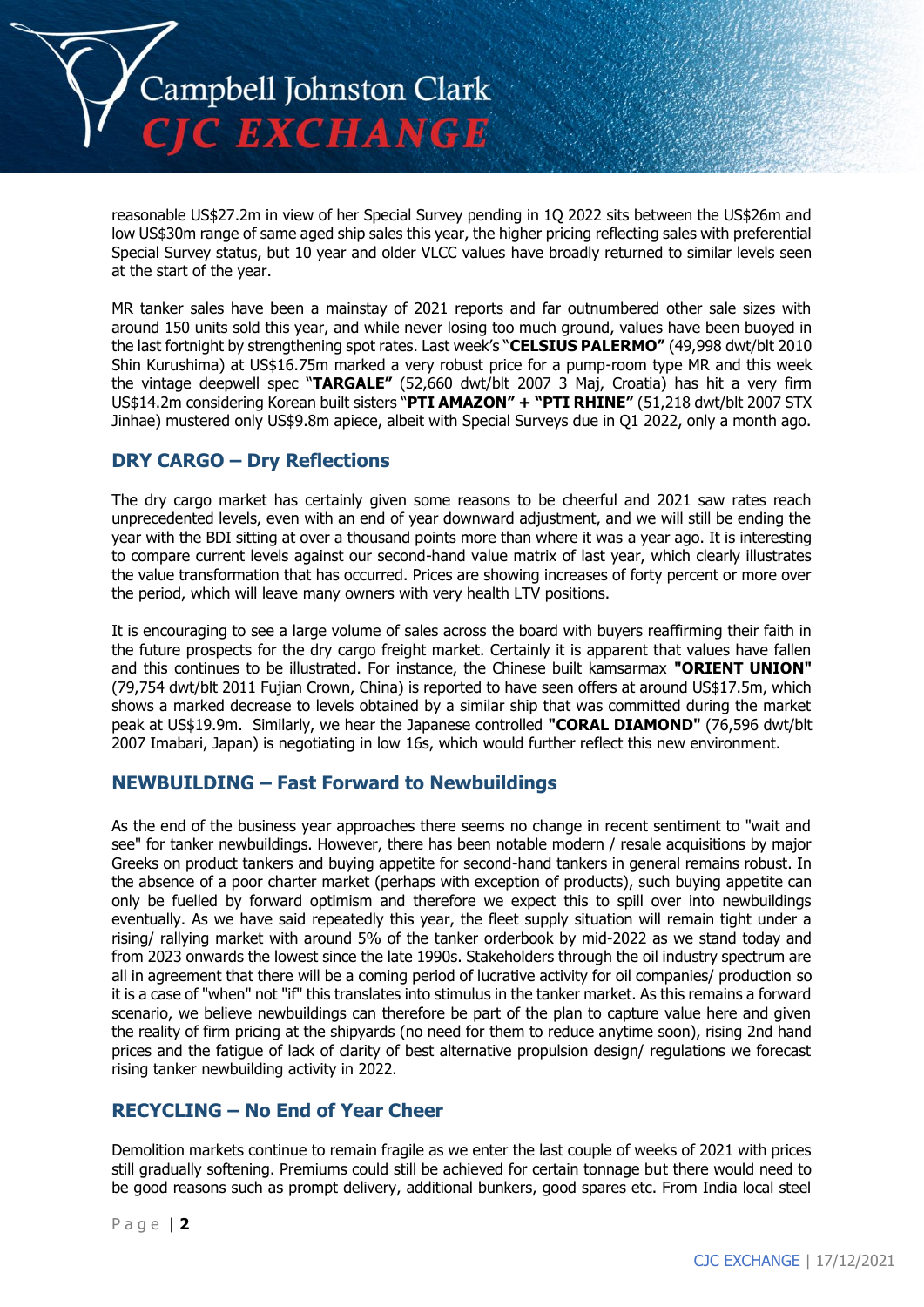Campbell Johnston Clark

**CJC EXCHANGE** 

plate prices remain soft in Alang despite the continued lack of tonnage. Certainly not very encouraging for ship recyclers nor for the cash buyers. Some cash buyers are holding an inventory of expensive tonnage which would need to be sold eventually at current levels unless the market makes a complete U-turn and recovers in the coming weeks. Some have had to bite the bullet and sell, but it is a risky game to hold onto tonnage when the stakes are so high. Meanwhile the situation in Pakistan and Bangladesh is not as bad as in India, but similar with demand for steel relatively low and sentiments generally weak. With Christmas festivities now already under way and likely to begin in full swing from next week, the number of vessels available for Recycling will continue to remain low and activity will be thin on the ground.

#### **Gibson Sale & Purchase Market Report S&P SALES**

| <b>Vessel Name</b>            | <b>DWT</b> | <b>Built</b>      | Yard                                    | <b>Buvers</b>                  | <b>Price</b><br>(\$/m) | <b>Notes</b>                                              |  |  |
|-------------------------------|------------|-------------------|-----------------------------------------|--------------------------------|------------------------|-----------------------------------------------------------|--|--|
| <b>BULKERS</b>                |            |                   |                                         |                                |                        |                                                           |  |  |
| <b>MANGAS</b>                 | 173,918    | 2011              |                                         | Bohai (CHN) Chinese buyer      | 24                     | SS psd 5/21.<br><b>BWTS fitted.</b>                       |  |  |
| SKS MERSEY + SKS MOSEL        | 120,500    | <b>both 2003</b>  | Hyundai<br>Ulsan (KRS) buyer            | Middle Eastern                 |                        | 15 each OBO carriers.                                     |  |  |
| <b>ZHONG XIN PEARL</b>        | 75,321     | 2013              | Guangzhou<br>Huangpu<br>(CHN)           | Chinese buyer                  | 22                     | DD psd 4/21.<br>No BWTS.                                  |  |  |
| QIN FA 18                     | 73,322     | 1998              | Halla Samho Undisclosed<br>(KRS)        | buyer                          | 10.45                  | SS due 7/22.<br>Dely Zhoushan.                            |  |  |
| NORD ADAGIO + NORD ARPEGGIO   | 61,000     | both 2022         | <b>NACKS</b><br>(CHN)                   | Singaporean<br>buyer           | 33                     |                                                           |  |  |
| NORD COLUMBIA                 | 60,396     | 2018              | Oshima<br>Zosen (JPN) buyer             | Singaporean                    | 32                     | BWTS+Scrubbe<br>r fitted.                                 |  |  |
| <b>MOONBEAM</b>               | 58,138     | 2013              | Tsuneishi<br>Zhoushan<br>(CHN)          | <b>Undisclosed</b><br>buyer    | 19.5                   | DD psd 11/20.<br>No BWTS.                                 |  |  |
| <b>NIKOLAS III</b>            | 58,081     | 2009              | <b>Tsuneishi</b><br>Zhoushan<br>(CHN)   | Chinese buyer                  | 17.5                   | DD psd 11/21.                                             |  |  |
| <b>BELOCEAN</b>               | 57,970     | 2011              | Yangzhou<br>Dayang<br>(CHN)             | <b>Undisclosed</b><br>buyer    |                        | <b>Basis 11-13</b><br>19.6 mths TC back<br>@ \$21.25k pd. |  |  |
| <b>TOMINI INFINITY</b>        | 56,720     | 2010              | <b>COSCO</b><br>Guangdong<br>(CHN)      | Turkish buyer                  | 16.2                   | Tier II M/E.<br>Dely 1-2/22.                              |  |  |
| LAN HAI HE XIE                | 56,620     | 2011              | <b>CIC Jiangsu Undisclosed</b><br>(CHN) | buyer                          |                        | 18.51 SS due 11/21.                                       |  |  |
| PACIFIC CROWN + PACIFIC BLESS | 56,400     | both 2012 Hantong | <b>Jiangsu</b><br>(CHN)                 | Chinese buyer                  |                        | 34.75 SS due<br>en bloc 5+9/22.                           |  |  |
| <b>FERONIA</b>                | 56,058     | 2007              | Mitsui (JPN)                            | Undisclosed<br>buyer           | 16.3                   | SS psd 11/20.                                             |  |  |
| <b>XIANG HUA</b>              | 53,350     | 2003              | Toyohashi<br>(JPN)                      | <b>Undisclosed</b><br>buyer    | 11.2                   | SS psd 12/20.                                             |  |  |
| <b>WAJED</b>                  | 45,621     | 1998              | <b>Tsuneishi</b><br>(JPN)               | <b>Middle Eastern</b><br>buver | 10.2                   | DD psd 12/20.                                             |  |  |
| <b>WUHU</b>                   | 38,182     | 2014              | Chengxi<br>(CHN)                        | Undisclosed<br>buyer           | 21                     | DD due 1/22.<br><b>BWTS fitted.</b>                       |  |  |
| NORDRUBICON + NORDCOLORADO    | 37,985     | both 2016 Ouhua   | <b>Zhejiang</b><br>(CHN)                | <b>Tomini Shipping</b>         | 42 en<br>bloc          | SS psd 1+8/21.                                            |  |  |
| <b>LEO STAR I</b>             | 22,145     | 1993              | Saiki (JPN)                             | Undisclosed<br>buyer           | 5.2                    | SS due 1/22.                                              |  |  |
| <b>SEBAT</b>                  | 18,315     | 1997              | <b>Shikoku</b><br>(JPN)                 | <b>Undisclosed</b><br>buyer    | 6.3                    | SS due 1/22.                                              |  |  |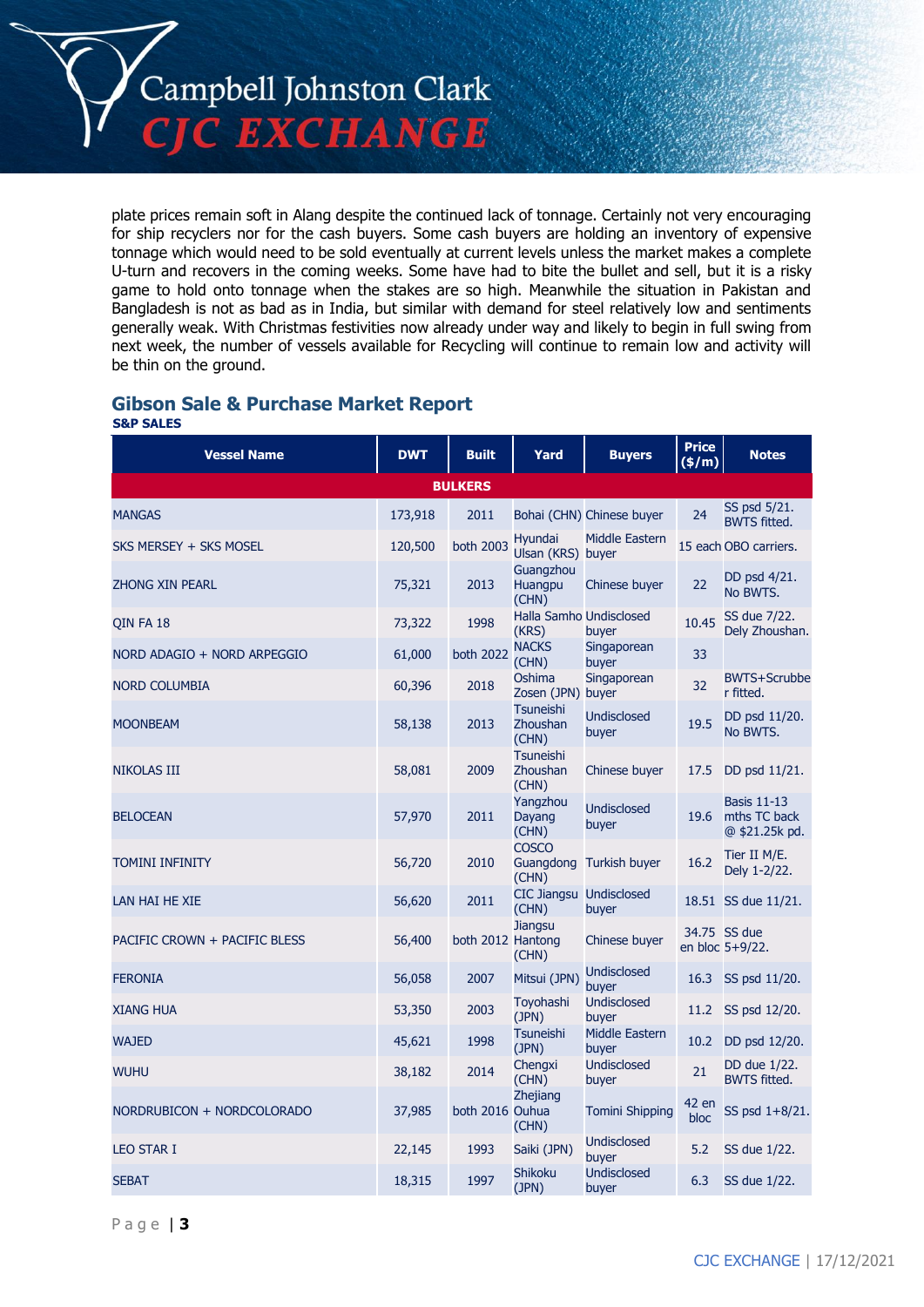# Campbell Johnston Clark<br>CJC EXCHANGE

| <b>MACHITIS</b>              | 18,315                                                                              | 1997           | <b>Shikoku</b><br>(JPN)                                  | Mediterranean<br>buyer      | 6             | SS due 3/22.                                                                         |
|------------------------------|-------------------------------------------------------------------------------------|----------------|----------------------------------------------------------|-----------------------------|---------------|--------------------------------------------------------------------------------------|
|                              |                                                                                     | <b>TANKERS</b> |                                                          |                             |               |                                                                                      |
| <b>ASIAN PROGRESS III</b>    | 299,989                                                                             | 2004           | <b>Mitsubishi</b><br>Nagasaki<br>(JPN)                   | <b>Undisclosed</b><br>buyer | 27.2          | SS due 2-3/22.                                                                       |
| <b>VOYAGER</b>               | 149,991                                                                             | 2002           | Sasebo<br>(JPN)                                          | Greek buyer                 | 13.5          | SS due 1/22.                                                                         |
| STI GUAED + STI GALLANTRY    | 109,999                                                                             | both 2016      | <b>CSSC</b><br><b>Offshore</b><br><b>Marine</b><br>(CHN) | <b>Ocean Yield</b>          | 70 en<br>bloc | <b>BWTS+Scrubbe</b><br>r fitted. Basis<br>10 yrs BB back<br>+end pur'<br>obligation. |
| <b>TARGALE</b>               | 52,660                                                                              | 2007           | (CRT)                                                    | <b>Undisclosed</b><br>buyer | 14.2          | IMO II/III. Ice<br>1B. Deepwell.                                                     |
| <b>FORMOSA TEN</b>           | 36,233                                                                              | 1998           | Sasebo<br>(JPN)                                          | <b>Undisclosed</b><br>buyer | 3.8           | Zinc+Marinelin<br>e coated.                                                          |
| <b>CHEMBULK VIRGIN GORDA</b> | 34,614                                                                              | 2004           | Kitanihon<br>(JPN)                                       | <b>Hansa Tankers</b>        | 9             | <b>St.Steel</b>                                                                      |
| <b>CHEMBULK BARCELONA</b>    | 33,573                                                                              | 2004           | <b>Shin</b><br>Kurushima<br>(JPN)                        | <b>Hansa Tankers</b>        | 9             | <b>St.Steel</b>                                                                      |
| MID FALCON + MID OSPREY      | 19,960                                                                              | both 2006      | Fukuoka<br>(JPN)                                         | <b>Mowinckels</b><br>Rederi |               | St.Steel. SS psd<br>$6 + 8/21.$<br><b>Already</b><br>renamed.                        |
|                              | 3 Maj, Brod<br>SS psd 10/20.<br>12 each<br><b>CONTAINERS / RO-RO / REEFER / PCC</b> |                |                                                          |                             |               |                                                                                      |

| <b>COSCO KAWASAKI</b> | 50,713 | 2010 | Samsung<br>(KRS)                               | <b>Undisclosed</b><br>buyer | 65      | 4506 TEU.<br>Gearless.                                  |
|-----------------------|--------|------|------------------------------------------------|-----------------------------|---------|---------------------------------------------------------|
| <b>ATLANTIC SOLLI</b> | 27,131 | 2008 | <b>Sinopacific</b><br><b>Zhejiang</b><br>(CHN) | <b>Undisclosed</b><br>buyer | 26      | 2015 TEU.<br>Geared.                                    |
| <b>BREMEN TRADER</b>  | 23,380 | 2021 | <b>COSCO</b><br>Guangdong<br>(CHN)             | Wan Hai Lines               | 42.75   | 1750 TEU.<br>Geared.                                    |
| A FUJI                | 23,200 | 2021 | Jiangsu<br>Newyangzi<br>(CHN)                  | Wan Hai Lines               | 42.75   | 1800 TEU.<br>Geared.                                    |
| <b>MEKONG SPIRIT</b>  | 12,380 | 1996 | Szczecinska<br>(POL)                           | Undisclosed<br>buyer        | $4.36*$ | Auction, 1042<br>TEU. Geared.<br>Laid-up since<br>2017. |
| <b>JORK</b>           | 11,200 | 2001 |                                                | Sietas (GER) German buyer   | 13.2    | 868 TEU.<br>Gearless. Ice<br>1A. SS psd<br>9/21.        |

#### **Recycling Activity**

| <b>Vessel Name</b>  | <b>BUILT</b>           | <b>DWT</b>     | <b>LWT</b> | <b>Delivery</b>     | <b>Price</b><br>$(s/$ lwt | <b>Notes</b> |
|---------------------|------------------------|----------------|------------|---------------------|---------------------------|--------------|
|                     |                        | <b>VLCC</b>    |            |                     |                           |              |
| <b>SEA LATITUDE</b> | 2001/<br>Korea         | 309,285        | 43,705     | as-is Batam         | 571                       |              |
|                     |                        | <b>AFRAMAX</b> |            |                     |                           |              |
| <b>QUBAA</b>        | 1998 /<br><b>Japan</b> | 106,681        | 16,688     | Sub-Cont<br>options |                           |              |
| <b>POLAR ROCK</b>   | 1996 /<br>Japan        | 105,274        | 16,519     | Sub-Cont<br>options |                           |              |

## **Recycling Prices (US\$/LWT)**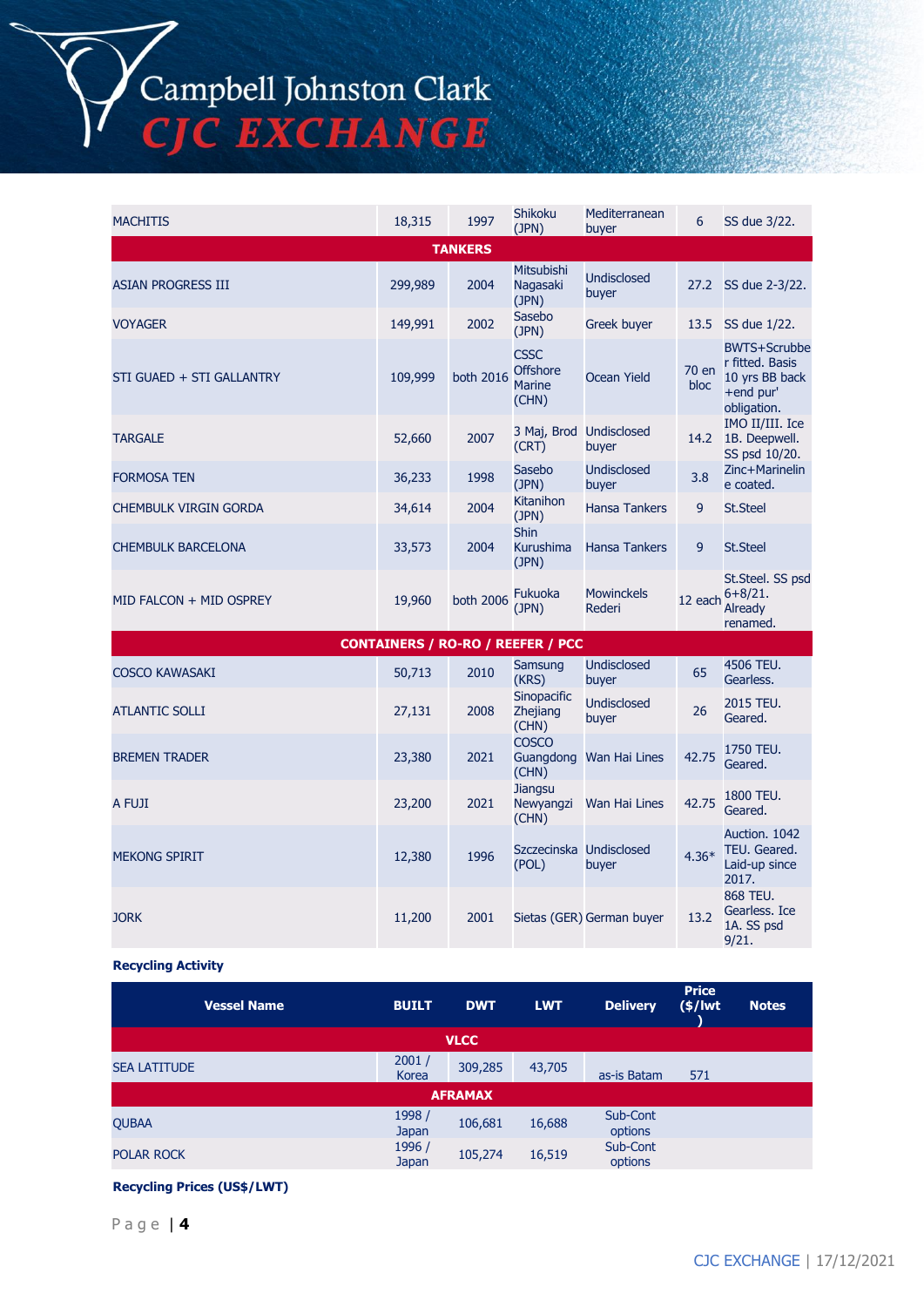Campbell Johnston Clark **CJC EXCHANGE** 

|                                                        | <b>Banglades</b><br>h | <b>Pakistan</b> | <b>India</b>          |
|--------------------------------------------------------|-----------------------|-----------------|-----------------------|
| Tank/Cont/Ro-Ro/Capes/LPG/PCC                          | 500/610               | 590/605         | 565/575               |
| Dry Cargo/Bulk/Tween/Gen Cargo                         | 590/600               | 580/590         | 555/565               |
| <b>Newbuild and Second Hand Values (\$</b><br>million) |                       |                 |                       |
|                                                        | <b>Newbuild</b>       | 5 Year<br>Old   | 10 Year<br><b>Old</b> |
| <b>Tankers</b>                                         |                       |                 |                       |
| <b>VLCC</b>                                            | 110                   | 70              | 46                    |
| <b>SUEZMAX</b>                                         | 76                    | 47              | 31                    |
| <b>AFRAMAX</b>                                         | 60                    | 41              | 27                    |
| <b>MR</b>                                              | 42                    | 29              | 18.75                 |
| <b>Bulkers</b>                                         |                       |                 |                       |
| <b>CAPESIZE</b>                                        | $60.5^{\circ}$        | 41              | 33                    |
| KAMSARMAX / PANAMAX                                    | $35^{\wedge}$         | 33k/30p         | 23k/20.5p             |
| <b>ULTRAMAX / SUPRAMAX</b>                             | $33^$                 | 29u             | 20s                   |

^=Chinese price (otherwise based upon Japanese / Korean country of build)

 $HANDYSIZE$  29.5^ 25.5 18

*This report has been produced for general information and is not a replacement for specific advice. While the market information is believed to be reasonably accurate, it is by its nature subject to limited audits and validations. No responsibility can be accepted for any errors or any consequences arising therefrom. No part of the report may be reproduced or circulated without our prior written approval. © E.A. Gibson Shipbrokers Ltd 2021.*

# CJC Market News



Campbell Johnston Clark (CJC) is a medium-sized international law firm advising on all aspects of the shipping sector, from ship finance to dry shipping and comprehensive casualty handling, and all that happens in between. Today, we have offices in London, Newcastle, Singapore and Miami.

#### **Maersk and MSC Divert Vessels Away from UK's Felixstowe Port**



Maersk and MSC are planning to divert some vessels away from the Port of Felixstowe until March, due to concerns surrounding the weak performance of the UK's largest container port. A year after Felixstowe was ranked the worst-performing port among key competitors in Europe and Asia, data shows the Suffolk hub owned by Hong Kong's CK Hutchison continues to lag behind rivals.

Dockside cranes at Felixstowe were shifting an average of just under 20 containers per hour between January and October this year, dipping to 17.8 in October, according to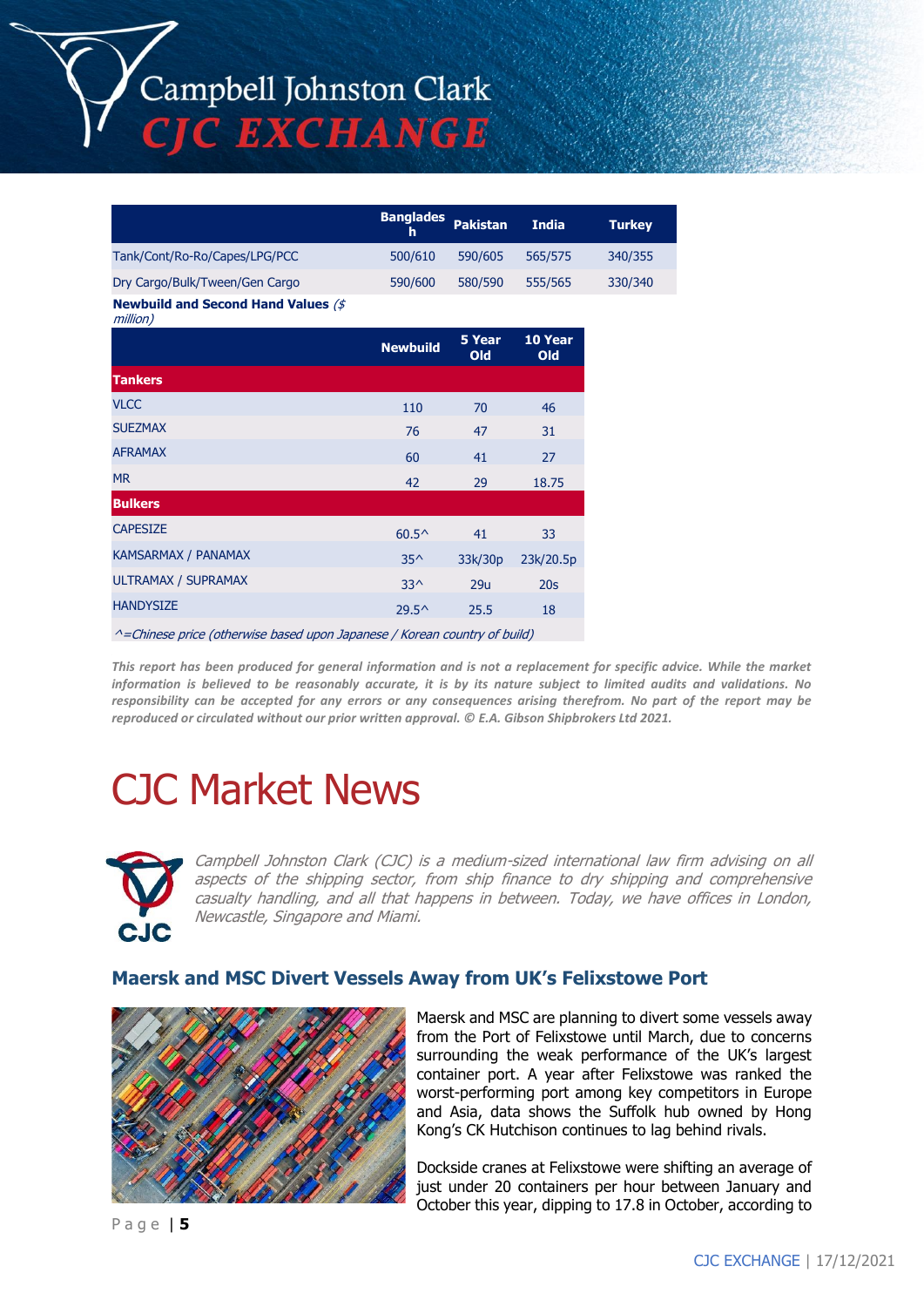

data provider IHS Markit. The IHS Markit figures on crane efficiency mark out Felixstowe, which handles 36 per cent of UK container traffic, as the worst performer among the world's big ports, except for Los Angeles.

Turnround times for loading and unloading at Felixstowe averaged almost 60 hours per ship between January and October, almost a full day longer than in 2019, according to IHS Markit. Turnround times for October averaged 73.6 hours.

The decision by the two shipping lines to bypass Felixstowe adds inefficiency to Britain's already troubled supply chains because goods will arrive later on smaller vessels at less busy hubs.

The news of Maersk and MSC avoiding Felixstowe coincides with the government using a statutory instrument this week to unify the Port of Felixstowe and Harwich International Port into a Freeport called 'Freeport East'. Freeports are special areas within the UK's borders which benefit from tax reliefs and simplified customs procedures (e.g. duty is only paid on goods upon leaving the Freeport area as a finished product and entering the UK market, etc.). They are designed to boost trade and international investment, as well as to generate jobs and lower prices for consumers. The Freeport East low-tax zone will come into force at the end of this month.

## **Maritime Unions Collaborate to Prevent a New Crew Change Crisis**



Major maritime unions across the world have come together in a bid to prevent a new crew change crisis from developing. With the rapid spread of the Omicron variant of COVID-19, the groups have launched a program called the Crew Enhanced Quarantine International Program, or '#CrewEQUIP', which will establish a list of cleared hotels available for crew members to quarantine in. This will enable relief of seafarers nearing the end of their contracts to take place on schedule, despite lengthy and everchanging government quarantine demands. The program's external auditor, Lloyd's Register, will

independently review and certify all hotels taking part, clearing them as designated quarantine locations acceptable for government standards.

#CrewEQUIP is a partnership between the International Chamber of Shipping, the International Maritime Employers Council and the International Transport Workers' Federation. These organizations represent over 80 percent of the global merchant shipping fleet with nearly one million members worldwide across more than 200 affiliated unions.

Chairman of the International Maritime Employers Council, Captain Belal Ahmed, is positive about the launch of the new initiative. He stated that: "This new quarantine facility program will give industry more confidence to support the movement of more seafarers more regularly around the world, safe in the knowledge that there is considerably less risk of Covid-19 being introduced to a vessel if a seafarer has joined via a CrewEquip-approved facility".

The program comes at a time which sees crew change statistics steadily improving. The latest report from the Neptune Declaration Crew Change Indicator, which tracks crew change statistics with data from major staffing and shipping companies, shows the number of seafarers on board vessels beyond the expiry of their contract has decreased from 7.1 percent in October to 4.7 percent.